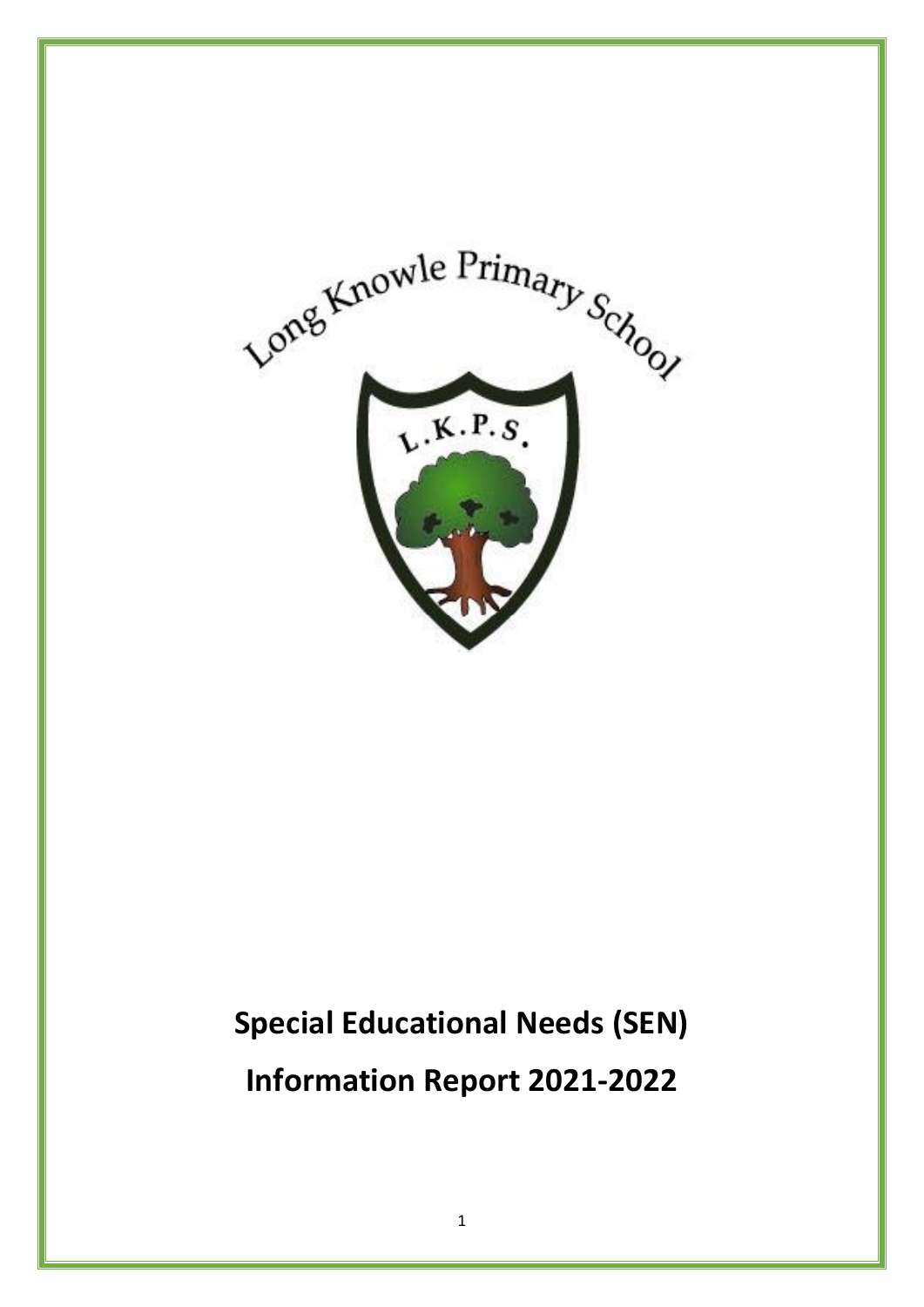#### **Long Knowle Primary School SEN Information Report**

Under the Children and Families Bill, 2014, Local Authorities and schools are required to publish and keep under review information about services which can be expected to be available for children and young people with disabilities and special educational needs. This is called the 'Local Offer'.

The Wolverhampton Local Offer sets out all services available to support children and young people with special educational needs and/or disabilities, from birth to 25 years, and their families.

Please click [here](http://win.wolverhampton.gov.uk/kb5/wolverhampton/directory/localoffer.page?localofferchannel=0) for more information about the Wolverhampton Local Offer.

The Special Educational Needs and Disbility Regulations 2014 require the school to publish information regarding our provision for pupils with Special Educational Needs (SEN). We hope that parents/carers of current and prospective pupils find the following information helpful.

#### **COVID 19**

As of September 2020, we expect all children to be in attendance, unless otherwise discussed with Ms Elliot . We would like to reassure parents that every endeavour will be made to ensure effective provision for all children with Special Educational Needs and Disabilities. Miss Slide and class teachers will continue to monitor children's needs and support them, as detailed in this information report. Whilst provision may look different to what we have been used to in the past, we will provide a range of enagaging and effective teaching, interventions, sensory and outdoor activities, as is safe to do so. This is in line with updated government guidance, the guidance provided by Wolverhampton Local Authority and the school's own risk assessment which is based on the guidance from the government and LA.

#### **Special Educational Needs Co-ordinator (SENCO): Miss N Slide**

(National Award for SEN Co-ordinators; Assistant Head Teacher; member of the Senior Leadership Team)

Contact: Tel 01902 558985 ; email [office@longknowleprimary.co.uk](mailto:office@longknowleprimary.co.uk)

**Link Governor: Mr P Deakin**

#### **What is Long Knowle like?**

Long Knowle is a single form entry school, meaning we only have one class in each year group. We are a caring school where all pupils are valued as individuals and their strengths and areas for development built upon. We want our pupils to be the best that they can be regardless of any additional needs.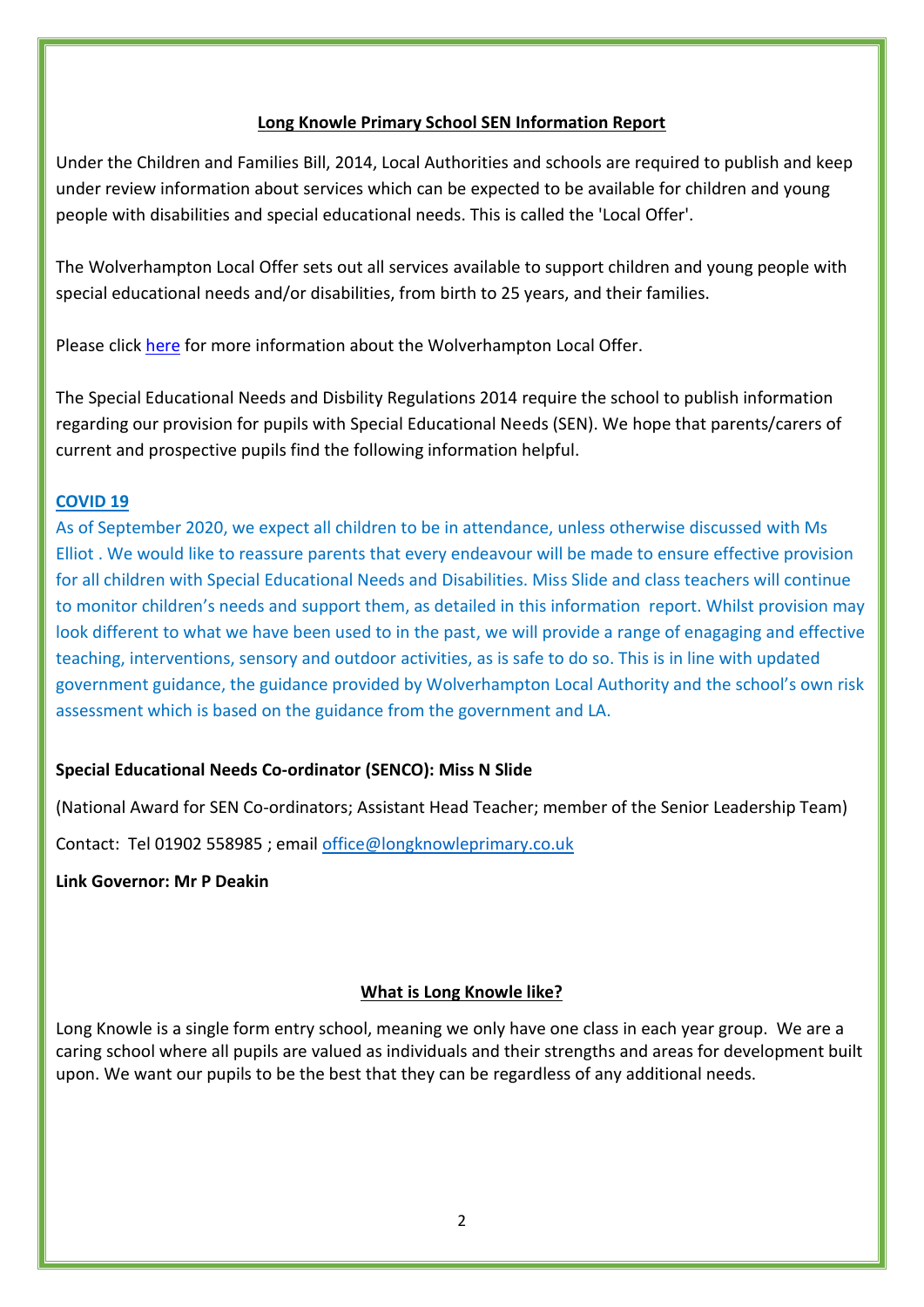#### **How do we identify children's needs?**

\*All children starting our Nursery have initial induction visits, when they are accompanied by their parents/carers. During these visits information can be shared regarding the child's needs and education. When children join our school at a later interval an initial meeting with parents/carers and the class teacher and Pupil and Family Support Officer (PFSO) is arranged as appropriate to the needs of the family.

\*All children are assessed when they join our school, so that we can build upon their prior learning. We use this information to provide starting points for the development of an appropriate curriculum for all our children. Where appropriate, for pupils whose first language is not English, assessment will be part of a thorough induction process; pupils in EYFS will be baselined and monitored through their early years profile taking into account all features of development typical of newly arrived pupils. Pupils at KS1 onwards will be baselined using an Initial Language Assessment based on good practice identified within "A Language in Common."

\*Children who join us from other schools are supported using information obtained from their previous school. We then use this information to ensure they are placed in appropriate groups. It is the responsibility of the school office, along with the SENCo and PFSO to co-ordinate the gathering of information from previous settings.

## **How do we let you know your child may have / has SEND?**

Regular pupil progress meetings are held for all pupils between school staff and parents and pupils. These meetings will identify any areas in which pupils may not be making expected progress.(These discussions will take place over the phone if COVID 19 restrtictions are in place). In partnership with parents/carers, school will ensure targeted and time limited approaches to closing the gap with peers and accelerating progress. This includes differentiated in-class teaching and possibly some small group work. This is the first part of a graduated response.

If pupils continue to make less than expected progress despite targeted provision and differentiation staff and the SENCO in partnership with parents may decide that a pupil needs to be identified at SEN Support. This allows for increasingly targeted approaches to meeting pupil needs and increasingly frequent review of pupil progress and outcomes through the next stage of graduated response.

Graduated response to identifying possible SEN may involve school seeking advice and support from outside agencies but this will always be a process of co-production with pupil, family and school.

\*If parents/carers have English as an additional language, they are able to bring along a trusted friend who can translate for them, but safeguarding considerations must be taken into account. Where possible school will seek to use a member of staff who shares the family's first language or a translator will be sought by the school. Whilst COVID 19 restrictions are in place we can arrange to hold meetings over the phone or hold a video meeting.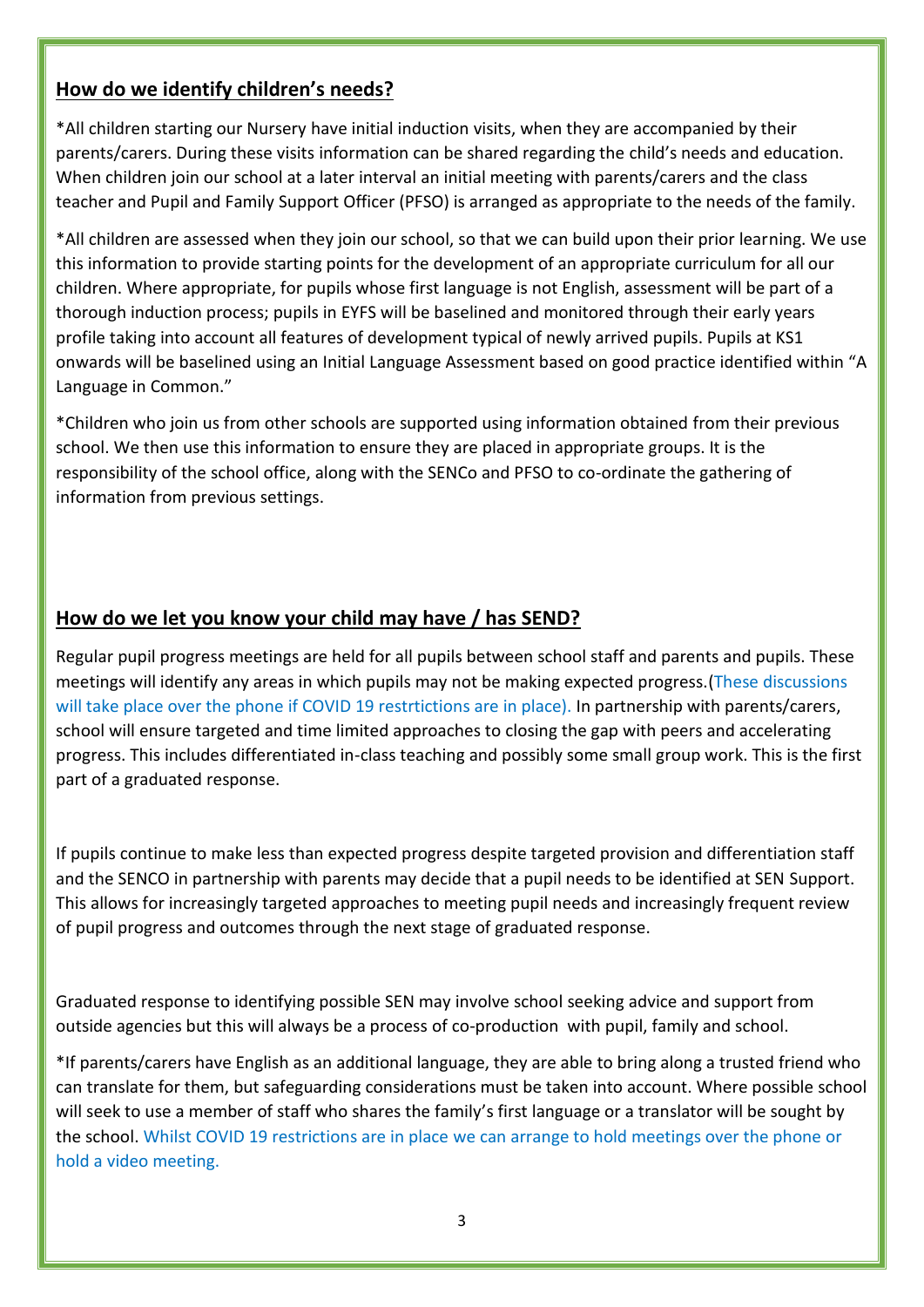#### **How do we measure progress?**

\*All pupils in the Foundation Stage are assessed against the 'Development Matters in Early Years Foundation Stage' criteria. This is carried out throughout the school day, in all areas of the curriculum, through observations, pupils' work and responses.

\*From Years 1 to 6 all pupils are assessed in reading, writing, speaking and listening, mathematics and science on at least a termly basis. This is an on-going process using a balance of formative and summative assessments to indicate the achievements of pupils which are matched to the age related expectations for the appropriate year group. If a pupil is not making the expected progress towards achieving the end of year age related expectations or have become 'stuck' at a level for some time, extra support will be provided through timetabled intervention either as part of targeted teaching as part of a quality first teaching model, or as part of a withdrawal group, or 1:1 sessions as appropriate to need.

\*In Year One a formal assessment of pupils' phonic ability is carried out; any pupils not achieving expected levels are then identified for additional phonics intervention and are re-tested in year 2.

\*In addition, pupils with SEN are assessed against their individual targets. Class teachers set targets in conjunction with parents/carers and pupils, which are monitored by the SENCo. Targets are then reviewed and set on a termly basis which break down their learning into smaller steps, allowing key concepts to be re-visited on a regular basis.

\*All pupils with recognised SEN needs receive support for their areas of need at appropriate levels of intensity linked to the severity of need. This may be in small groups, 1:1 or in class. This need is identified on the school's SEN Register as SEN Support or in receipt of an Education, Health and Care Plan.

### **How do we keep a check on our SEND pupils?**

\*In consultation with pupils and parents/carers, class teachers review and write SEN support targets on a termly basis (October/January/April). The SENCo and members of SLT (Senior Leadership Team) moderate judgements and amend targets as appropriate before they are further discussed and amended for final agreement with parents/carers and pupils. Staff then implement strategies and teaching models in order to enable pupils to achieve their targets. These targets are then reviewed and new ones set as appropriate each term. The SENCo and class teachers use their discretion to review and set targets more frequently if the child's level of need warrants it. By the same process, intervention may end and targets no longer set with an SEN focus if a child make good progress.

\*Review sheets are completed on a termly basis and are shared with parents. Copies are also sent home.

#### **How can we help you and how can you help us?**

We recognise that an effective partnership with parents/carers plays a key role in enabling children to achieve their potential . Parents/carers hold key information and have knowledge and experience to contribute to the shared view of a child's needs and the best ways of supporting them. All parents/carers of children with special educational needs will be treated as partners and invited to play an active role in their child's education, including contributing to target setting reviews. The child's class teacher will work closely with parents/carers at all stages of his/her education and should be the first port of call in case of any concerns or questions.

A meeting with the SENCO (Miss N Slide) or Head Teacher (Ms K Elliot) can be arranged on request.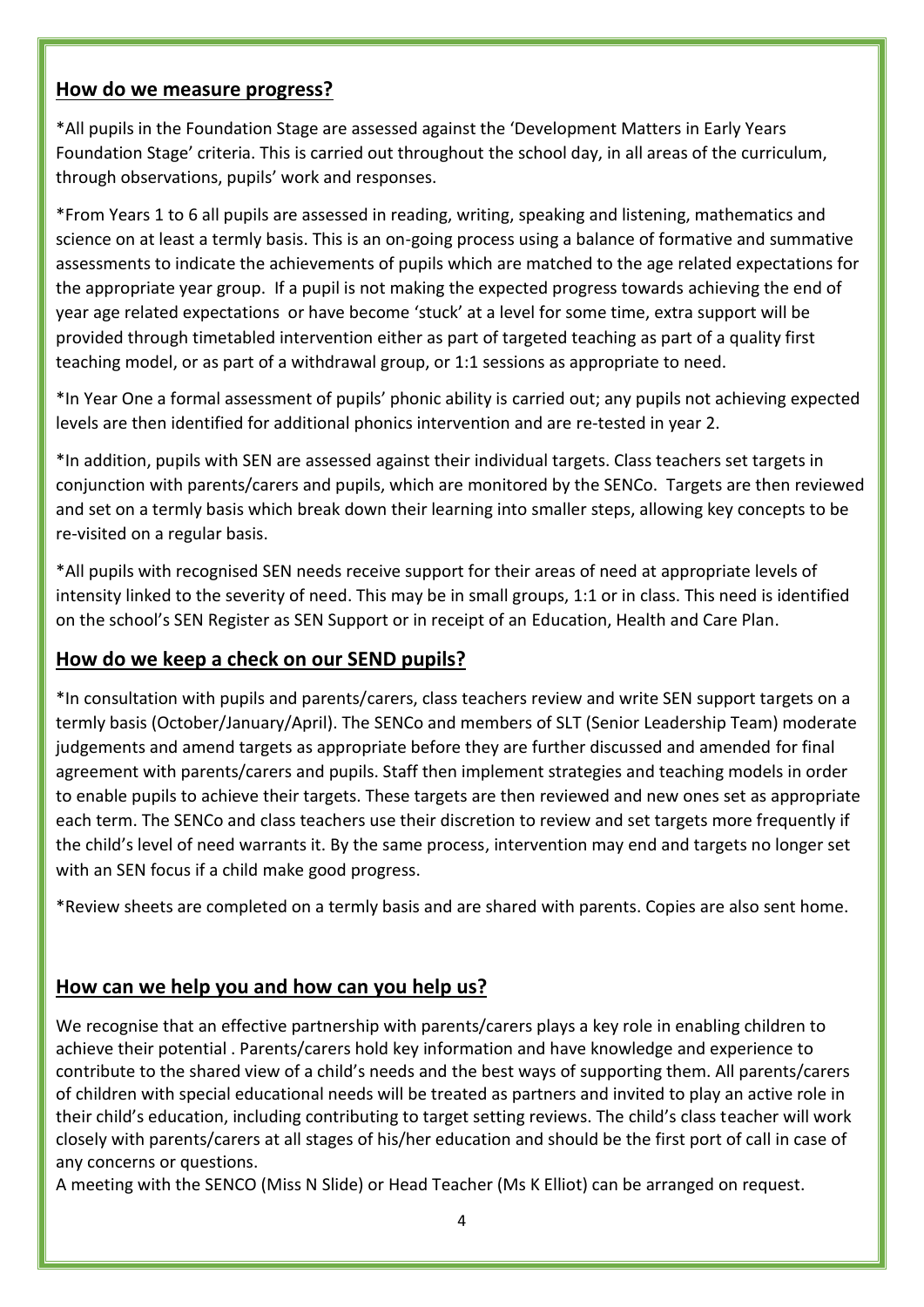If COVID 19 restrictions are in place we can arrange to hold meetings over the phone or hold a video meeting.

In addition, parents/carers can seek impartial advice and support from the Wolverhampton Information, Advice and Support Service. Tel: 01902 556945, email: [ias.service@wolverhampton.gov.uk](mailto:ias.service@wolverhampton.gov.uk) 

website:<http://wolvesiass.org/>

\*Pupils' specific areas of need are supported through interventions e.g small group withdrawal sessions, Precision Teaching, Speech and Language support, LEXIA Core 5 Reading Programme, Cool Kids and Cool Characters Programmes. Current attainment and progress are used to identify children in need of intervention. Targets are set prior to intervention and progress and achievement are monitored throughout. At the end of the intervention period, achievement and progress are monitored and next steps identified.

\*All interventions planned and delivered across the school are recorded on a 'Provision Map'. Progress is monitored throughout the interventions and the impact of the intervention is evaluated. This information is then added to the 'Provision Map'.

\*During the review session with parents/carers, teachers will provide a copy of the target tracker, which outlines strategies to help parents/carers to support their child and will give suggestions of extra activities they can do at home.

\*Homework may be set for English and Maths and is specific to the pupil's ability. Reading books are sent home daily and parents/carers are encouraged to make comments in the reading diary about their child's home reading. For children identified as needing additional support in reading, on-line activities are available on LEXIA (this will be identified as a home support activity on the child's target tracker).

\*Throughout the year we offer a range of INSPiRE workshops for parent/carers which allow them to gain an understanding of the curriculum and ideas of how to support their child at home. These workshops will only take place if COVID 19 restrictions are not in place.

\*We are able to signpost parent to classes available throughout the year including the Nurturing Programme, Triple P, Family Learning: advice is available on Healthy Eating. Several of these courses are run through links to the Locality 8 and the School Nursing Team. The PFSO and SENCo actively seek links with other agencies and settings to support parents/carers with their identified needs.

\*Class teachers are available to parents/carers at the end of the school day. Appointments for further discussion will be made if needed and requests should be made via the school office. Where possible staff will try to see parents/carers on the same day. Telephone calls and text messages are made and sent in order to maintain contact. If restrictions in place due to COVID 19 all communication will have to take place by phone or video meeting.

\*Parents/carers evenings are held on a termly basis- these may take place via phone call or video meeting if restrictions are in place due to COVID 19.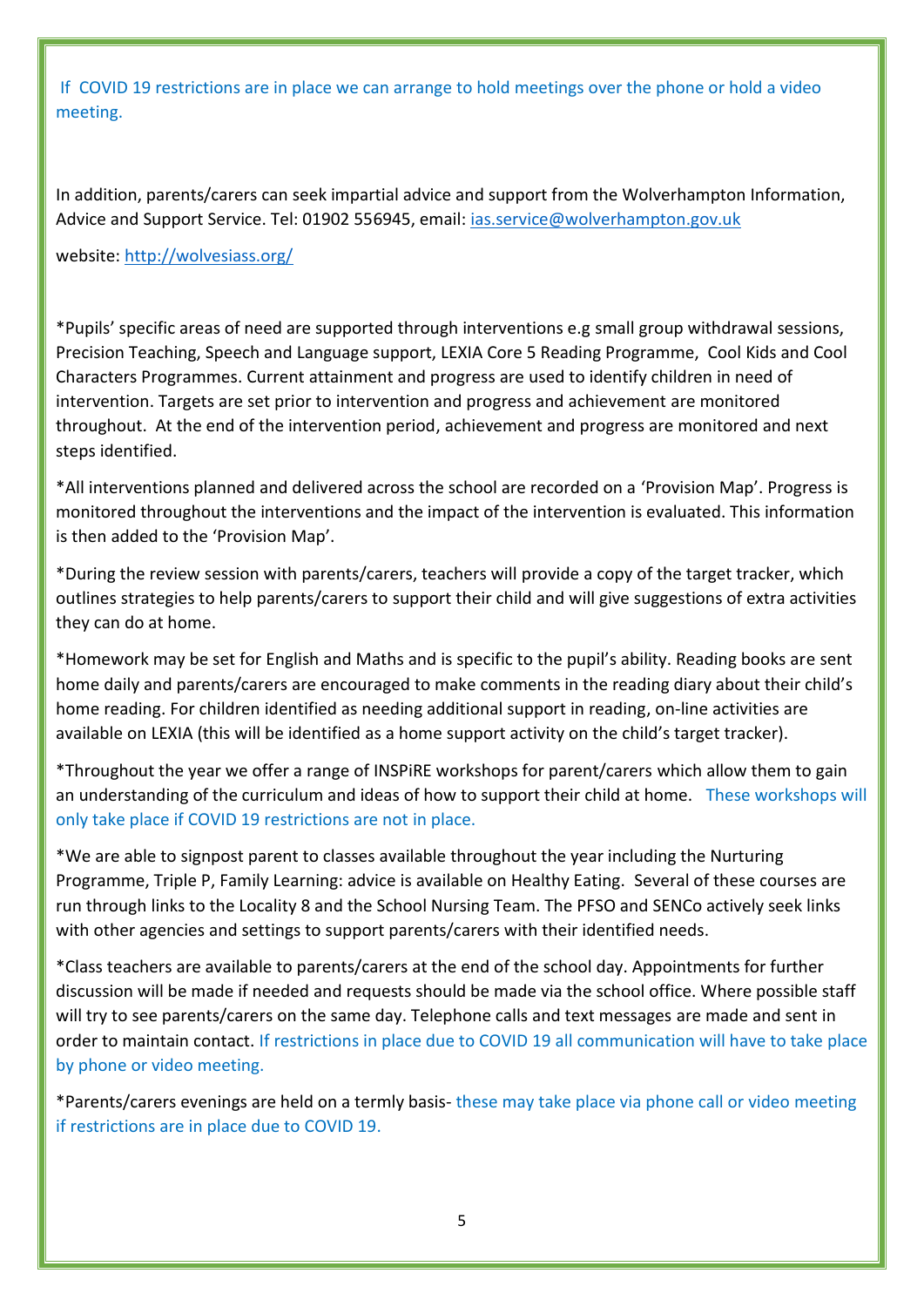\*Formal meetings take place on a termly basis to discuss targets, reviews and additional support. (September/January/April)-If restrictions are in place due to COVID 19 these meetings will take place as discussions over the phone or via video meeting.

## **Who can I speak to?**

All staff can be contacted on the school number:

01902 558985.

If they are not immediately available, you will receive a call back.

Ms K. Elliot (Head Teacher)

Designated Child Protection Lead: Ms K Elliot (Head Teacher)

SENCo: Miss N. Slide

Pupil and Family Support Officers: Mrs Michelle Cook/Ms Hannah Roberts

Education Welfare Officer: Mrs Dawn Roe

Specialist Educational Psychologists : Dr Gary Lavan/ Mrs Coryn Hawley (usually in school for half a day per week)

Due to the importance we place on confidentiality we are unable to communicate via email with information linked to your child's SEN provision until we have firstly had face-to-face meeting*-* If restrictions are in place due to COVID 19 these meetings will take place as discussions over the phone or via video meeting.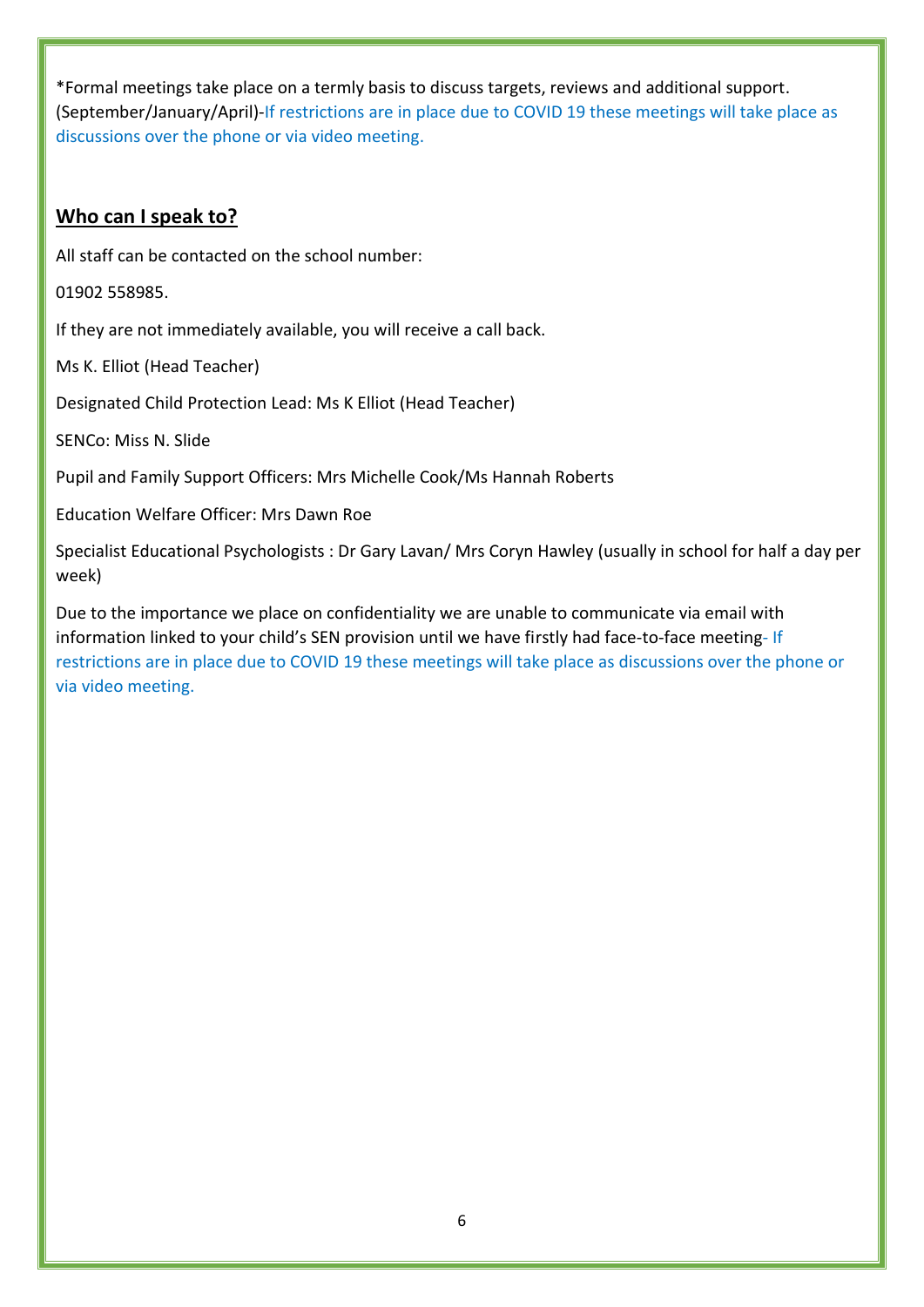

**Information about Year 6 children's SEN requirements is communicated with the relevant secondary school before transition to Year 7.**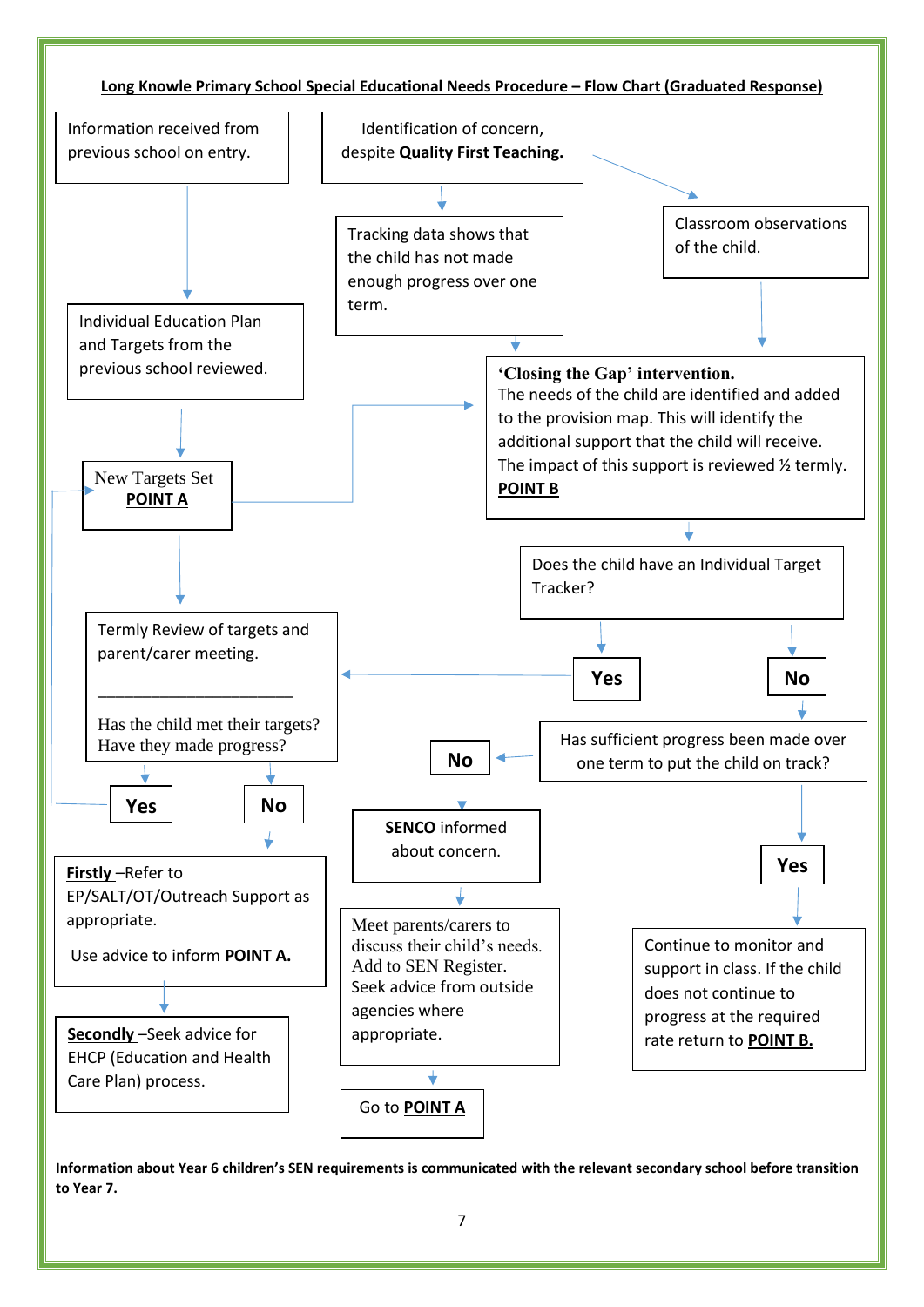## **What will my child learn and how?**

\*A copy of our SEN and Inclusion Policy is available on the school website. [www.longknowleprimaryschool.co.uk](http://www.longknowleprimaryschool.co.uk/)

\*Information on how we organise the curriculum is available on the school website. [www.longknowleprimaryschool.co.uk](http://www.longknowleprimaryschool.co.uk/)

\*English and Maths lessons are taught in class groups across the school; within each class, teachers differentiate according to the abilities of the pupils

\*Phonics is taught daily in Reception, and Years 1 and 2.

\*All other areas of the curriculum are taught within the year group and scaffolded/differentiated appropriately.

# **Who gets helped?**

\*Provision is made for any pupils regardless of their needs in order for them to access the full curriculum. These include mild/moderate learning difficulties, Social, Emotional and Mental Health issues, hearing impairment, visual impairment, dyslexia and dyspraxia. Provisions are also introduced for short periods to meet specific , time bound needs as well as to meet long term needs such as those identified for pupils with EHC Plans.

# **How are children supported across school?**

\*Class teachers are responsible for the pastoral care of their pupils. They will raise any concerns with the SENCO , PFSO or Head Teacher who may make appropriate referrals, seek further professional advice or organise appropriate support if necessary.

\*In addition to support given by staff, we encourage peer support e.g. Xplore play leaders, buddying systems.

\*The school has a strong relationship with services giving access to counselling, mentoring and 'social play' sessions through Locality Team 8, Base 25, Spurgeons Young Carers and 'Improving Futures'

\*The school has provision for 1:1 and small group sessions, delivered through support staff and teachers to support pupils with personal and social needs.

# **How I raise any concerns that I have about progress, or request additional support for my child?**

\*Class teachers are available to parents/carers at the end of the school day. Appointments for further discussion can be made if needed (usually via the school office.) Staff also contact parents/carers via telephone and text message as appropriate.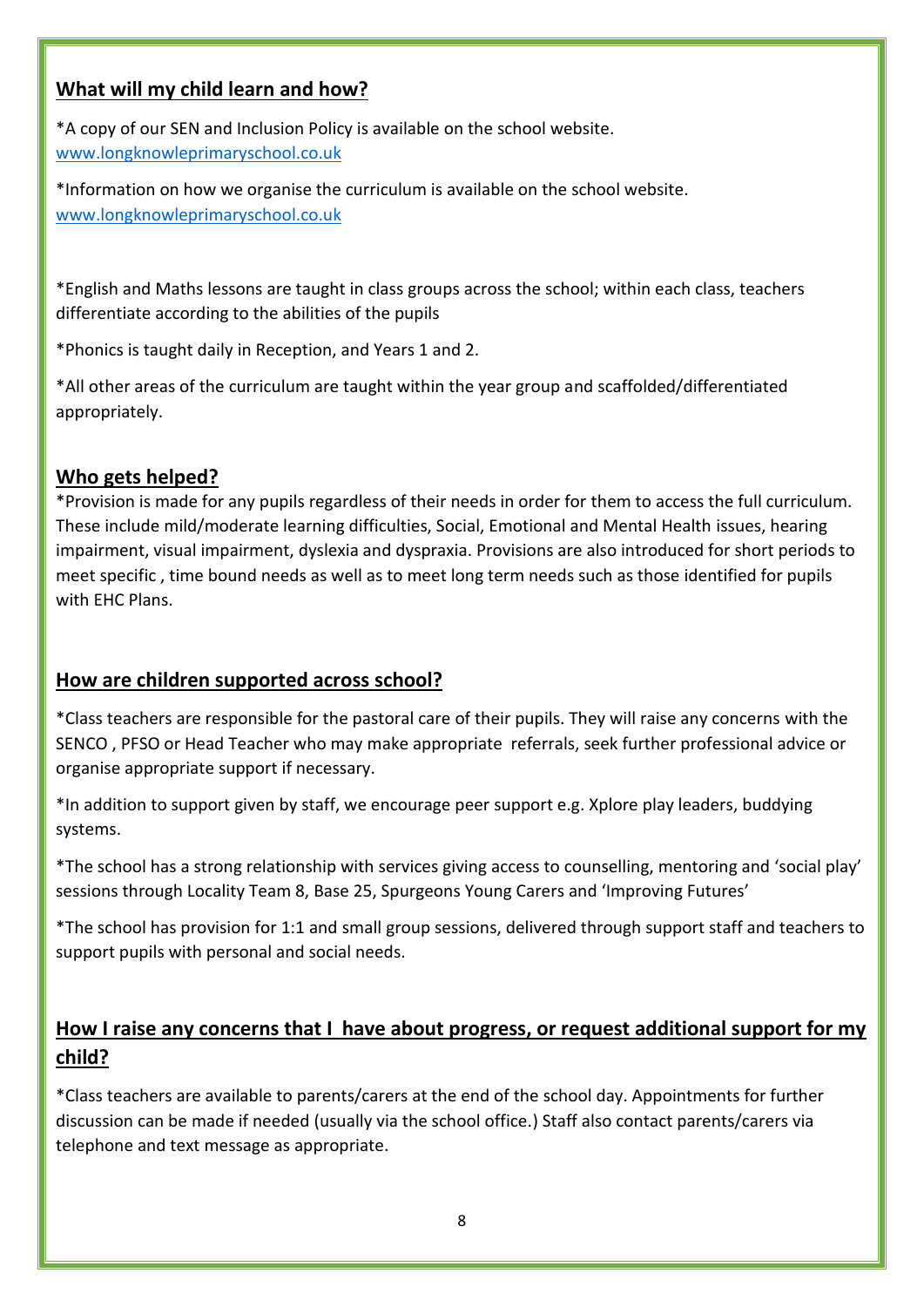### **How do children have their say?**

\*Each year group, from Year Two upwards, elects two members to represent them on the School Council. Regular meetings are held to discuss suggestions and concerns that have been raised and successes celebrated.

\* \*All pupils on the SEN register are involved in the setting of their targets. They are given the opportunity to discuss their progress and identify areas where they feel they need support.

# **What if my child is poorly?**

Parents/carers must contact the school by telephone (01902 558985) early in the morning if their child has to be absent from school due to illness. This call should ideally be made between 8.30 and 9.00.

\* If we have not heard from you, first day contact is made by phone/text if a child is not in school. If school cannot make contact or no contact is made by parents/carers by the second or third day a home visit may be made.

\*PFSO meets weekly with Educational Welfare Officer (EWO) to discuss all pupils with attendance under 95%.

\* Pupils whose attendance is frequently under 95% are identified and receive a letter from the Head teacher. If attendance issues continue or when attendance falls below 90% parents/carers are invited in to school to discuss issues with the EWO and an Early Help Assessment (EHA) is offered. If persistent absence continues, legal action is taken.

\*In KS2 children are kept up to date with their ongoing attendance percentage- this is shared with parents/carers via the child's reading diary .Each week an award is given to the class with the best attendance for the week. 100% attendance for a class is rewarded with a small class treat.

\*Weekly class attendance percentages are displayed on the "Celebrations" display board in the main corridor.

\*Certificates are given every half term for 100% attendance. Certificates and attendance badges are given every term for 100% attendance. At the end of the year, a special badge and certificate is given to pupils who have maintained 100% attendance for the whole year.

## **What is behaviour like? What do you expect?**

\*A copy of the School's Behaviour and Discipline Policy is available on the school website. Positive reinforcements and rewards are actively encouraged and sanctions given in line with the Good to Be Green system as necessary. We use the "Marvellous Me!" App to share positive messages about children's work and achievements.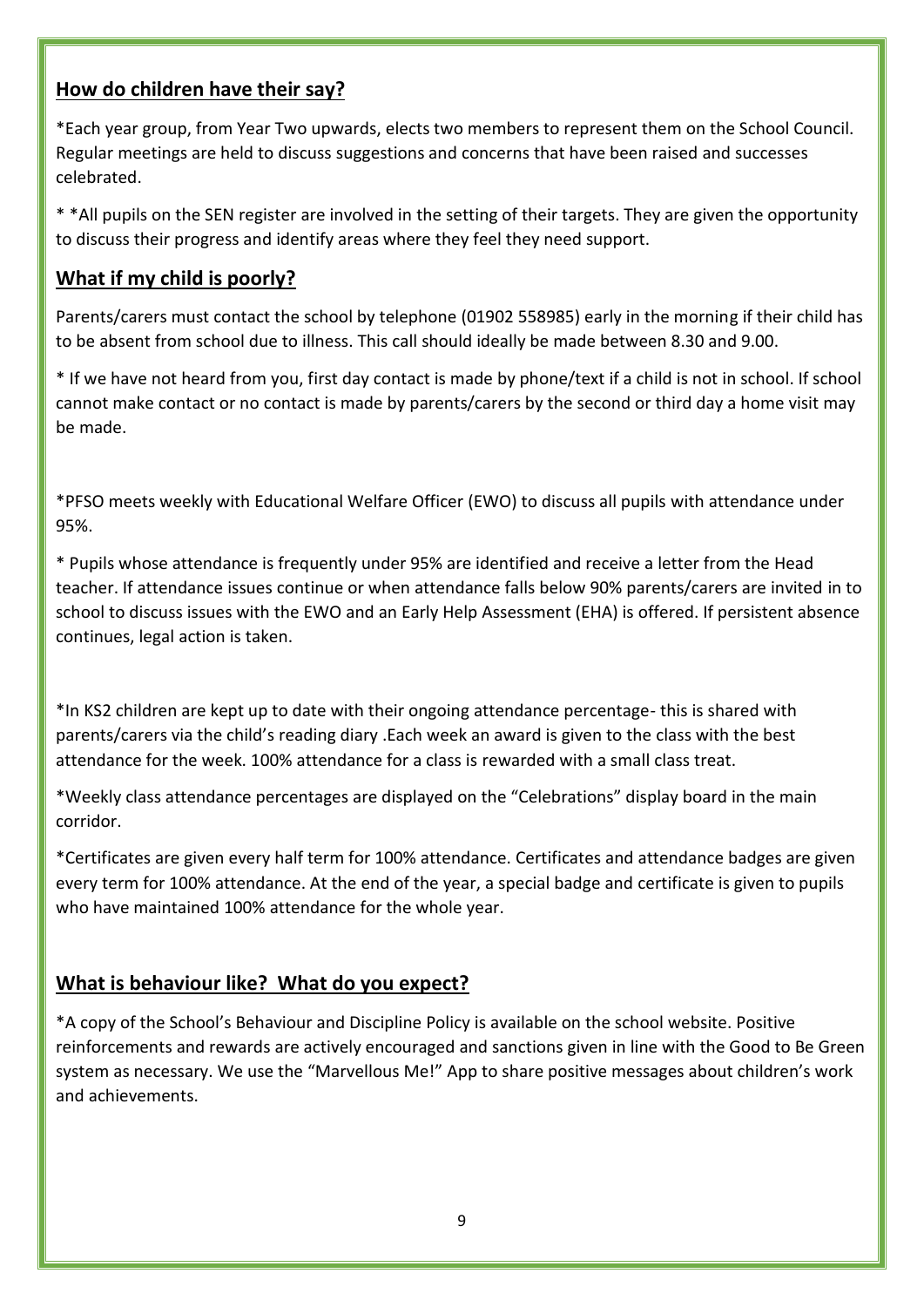# **What about trips?**

\*The School Curriculum and out of school activities are fully inclusive and accessible to all. Additional arrangements for pupils with SEN may be made as required.

\*Visits out of school and visitors in school are organised regularly and link with the year group topics. All pupils are expected to take part and additional support is organised if needed.

\*Pupils with SEN have full access to the after school clubs on offer; parents/carers need to specify which clubs their child would like to attend at the beginning of each term.

\*See also Equal Opportunities Policy.

# **What about when my child leaves primary school?**

\*Information is available in the Autumn Term of Year 6 to inform parents/carers of Secondary School Provision.

\*Pupils with an EHC plan will discuss the options of Secondary School at their Annual review, which is held during the Summer term of year 5.

\*Secondary schools arrange transition days for pupils in Year 6 to attend the new school and meet their peers. School makes pupils available to meet new staff and class teachers hold meetings with receiving colleagues to discuss individual children's needs and to pass on pertinent information. The SENCo arranges SEN information to be collected by/ be delivered to receiving schools. All information is handled confidentially and is signed for on collection/delivery or acknowledge by an email.

Where appropriate we arrange for pupils with SEND to spend additional time at their new secondary school during the summer term prior to their move. Members of staff from Long Knowle may attend these additional transition sessions with the pupils and/or arrange for the parents/carers to attend also if they wish, where this is appropriate.

# **What about personal care?**

\*Training is delivered with regards to asthma, diabetes, epilepsy and any other medical needs related to the pupils in the school.

\*Many of our staff have received Paediatric First Aid Training and this is updated every three years or as dictated by their training.

\*If a pupil has had first aid treatment, a notification slip is issued.

\*Pupils' requirements with regards to medical care are kept in the first aid box in each classroom so that it is accessible when needed. Parents/carers are required to fill out a medical consent form for any medication needed during the school day. Only prescribed medication will be administered in school. Pupils with long term medical needs are listed in the Staff Room and the First Aid area and a designated member(s) of staff identified. Any medication given is recorded.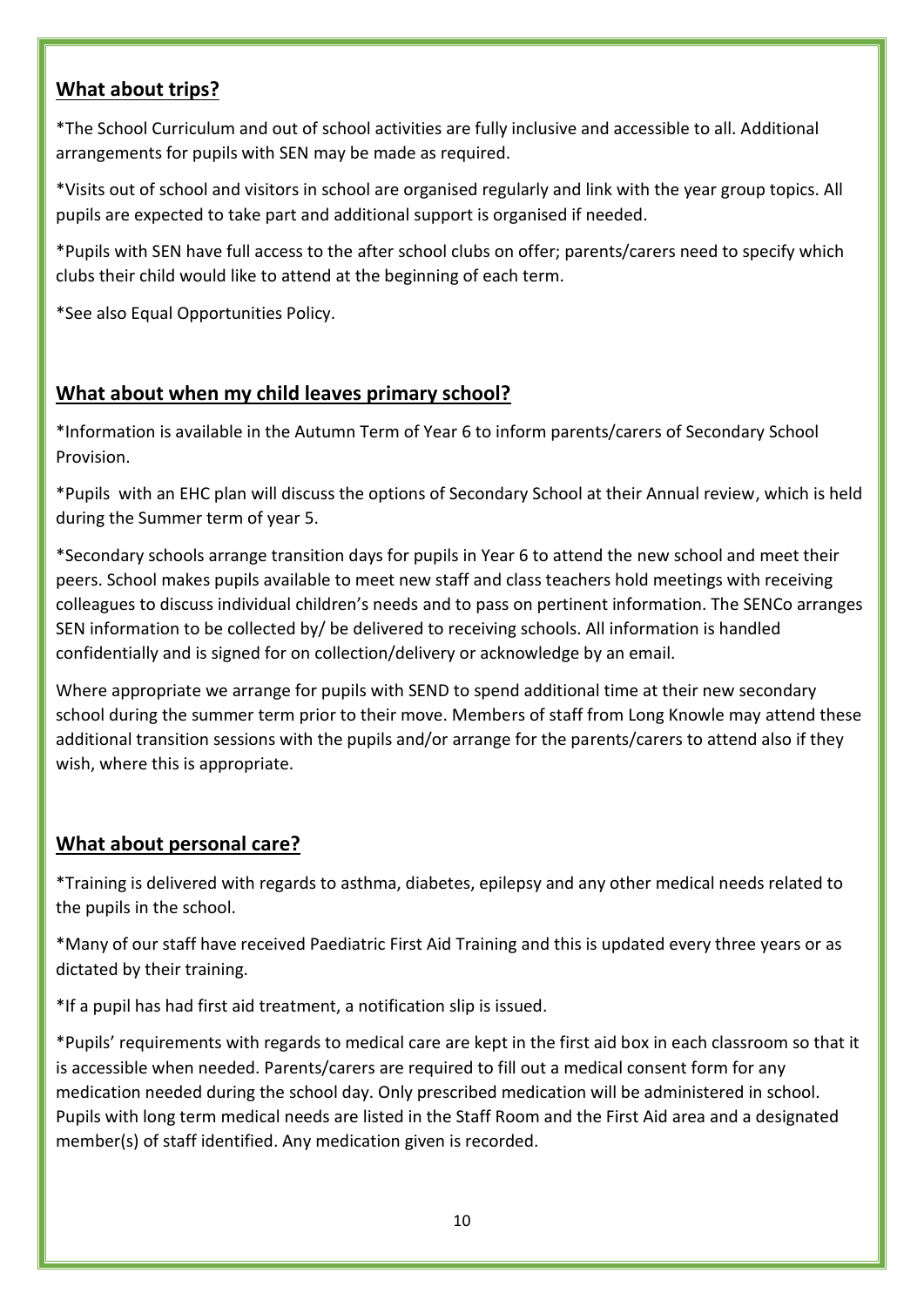\*Support staff may support pupils in the event of a 'personal accident' e.g. wetting or soiling themselves. Parents/carers may be contacted by phone call if necessary.

The school does not currently have provision for regular nappy-changing. Needs of this nature will require parents/carers to meet with the Head Teacher/SENCo so that an appropriate care plan can be agreed.

\*Parents/carers will be informed by telephone or in person at the end of the day if a 'personal accident' has occurred.

# **What qualifications do staff have?**

In addition to the training listed above, all teachers hold full Qualified Teacher Status (QTS). The Senior Leadership team and PFSO have Safeguarding/Child Protection Training to the highest appropriate level, which is reviewed and updated regularly The SENCo has completed the Nationally Accredited SENCo Award and undertakes regular updates on best practice. If we discover an area where we do not have sufficient skills in school, support or training is brokered to provide that skill.

When appropriate, the school employs SEN teaching assistants to support pupils with an Education Health and Care plan.

\*The school also employs Pupil and Family Support officers to support parents/carers with a range of needs.

\*Other specialist staff are organised through outside agencies.

#### **Who might you ask for help or advice?**

We work closely with lots of 'agencies' – this is what we call people outside of school who provide support or advice to staff. Amongst them we have recently worked with:

Speech and Language Therapy Service

Special Needs Early Years Team

Visual Impairment Team

Hearing Impairment Team

Wolverhampton Outreach Service coordinated by Dr Eve Griffiths

Strengthening Families Team

The Wolverhampton Information, Advice and Support Service (WIASS), in particular, works with parents to support them with managing their child's needs and often the services and systems that causes them to come into contact with. This service is based at the Gem Centre on Neachells Lane.

Tel: 01902 556945, email: ias.service@wolverhampton.gov.uk

# **What are the school's access arrangements?**

See Disability Accessibility Scheme on our school website